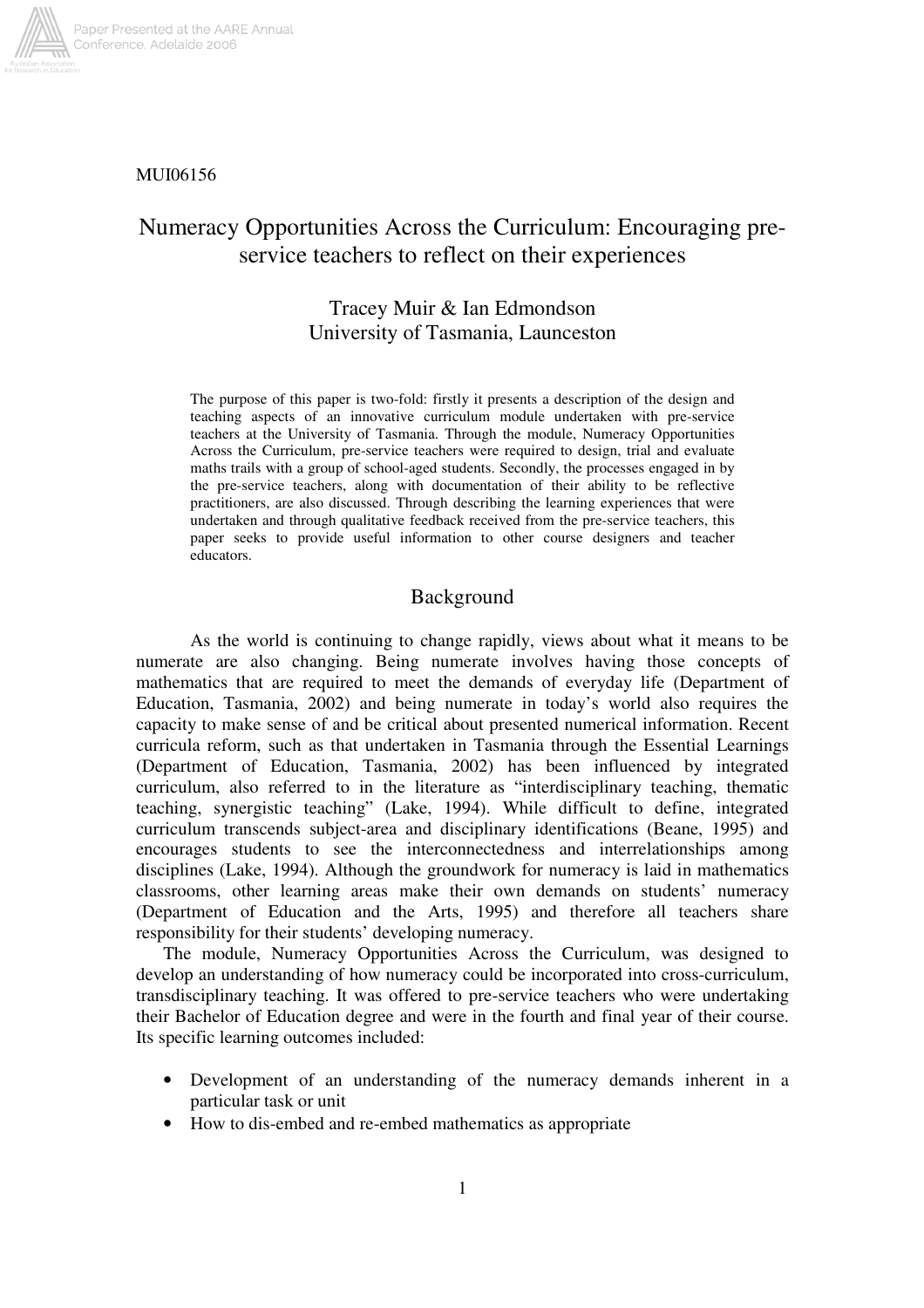

• The importance of creating a rich mathematical learning environment to promote the development of children's problem solving and thinking skills

Since the implementation of the Essential Learnings into Tasmanian schools, teachers and pre-service teachers have been encouraged to construct integrated units of work, or inquiry units, which often form the basis of their classroom planning and practices. It was a concern of the authors that when designing these units, many planners either failed to see the numeracy opportunities that were inherent in the designed tasks or failed to consider the numeracy demands that the proposed tasks were making on the intended learners. The authors sought to redress this balance by offering a module which provided pre-service teachers with the opportunity to incorporate numeracy across the curriculum through making authentic links both within and outside of the classroom.

## Design of the Module

The module consisted of 12 lessons (one per week) each of two hours duration (with some class time being negotiable). The first six weeks were based around the design, modification and trial of an outdoor experience with a mathematical focus, while the second six weeks focused on design and technology. The description and evaluation of the first six weeks of the module are the subject of this paper.

The authors chose to use maths trails as a vehicle for the outdoor experience as they provided a motivating way to access numeracy outside of the classroom, and allowed students to apply their mathematical skills and knowledge in a different context. A maths trail is a walk to discover mathematics. The math trail map or guide points to places where walkers formulate, discuss and solve interesting maths problems (Schneider, Pollak & Shoaf, 2005). According to Toliver (2005), an advocate for maths trails in the United States, "As math teachers, we have the responsibility not just to develop students' mathematical skills but to prepare them to be able to use those skills in life. The math trail presents an exciting way to do just that" (para. 1).

In the first two weeks of the module students examined the features of integrated curriculum, and identified the numeracy demands within sample units of work. Time was then spent on looking at the features of a maths trail, evaluating some examples of maths trails and participating in a maths trail around the University's campus, designed by the first author. Students completed the maths trail in groups ranging from two to five, and they maintained these groups to collaboratively design their own maths trails. The location for their trail design was the Launceston Cataract Gorge, a natural reserve, featuring walking and hiking tracks, lookouts, swimming pool, suspension bridge and the longest chairlift span in the world. It is a popular excursion destination for school groups. The pre-service teachers were expected to visit the Gorge and collaboratively design their trail in the third week, and then share their trail with the class in the fourth week. Peer evaluation also occurred at this time, with the groups taking away their trails to modify as a result of this evaluation. In the fifth week, arrangements were made with a local class of school children to visit the Gorge and trial the maths trails with the pre-service teachers. In week six, the pre-service teachers met back in class to discuss their experiences and reflect on the trial.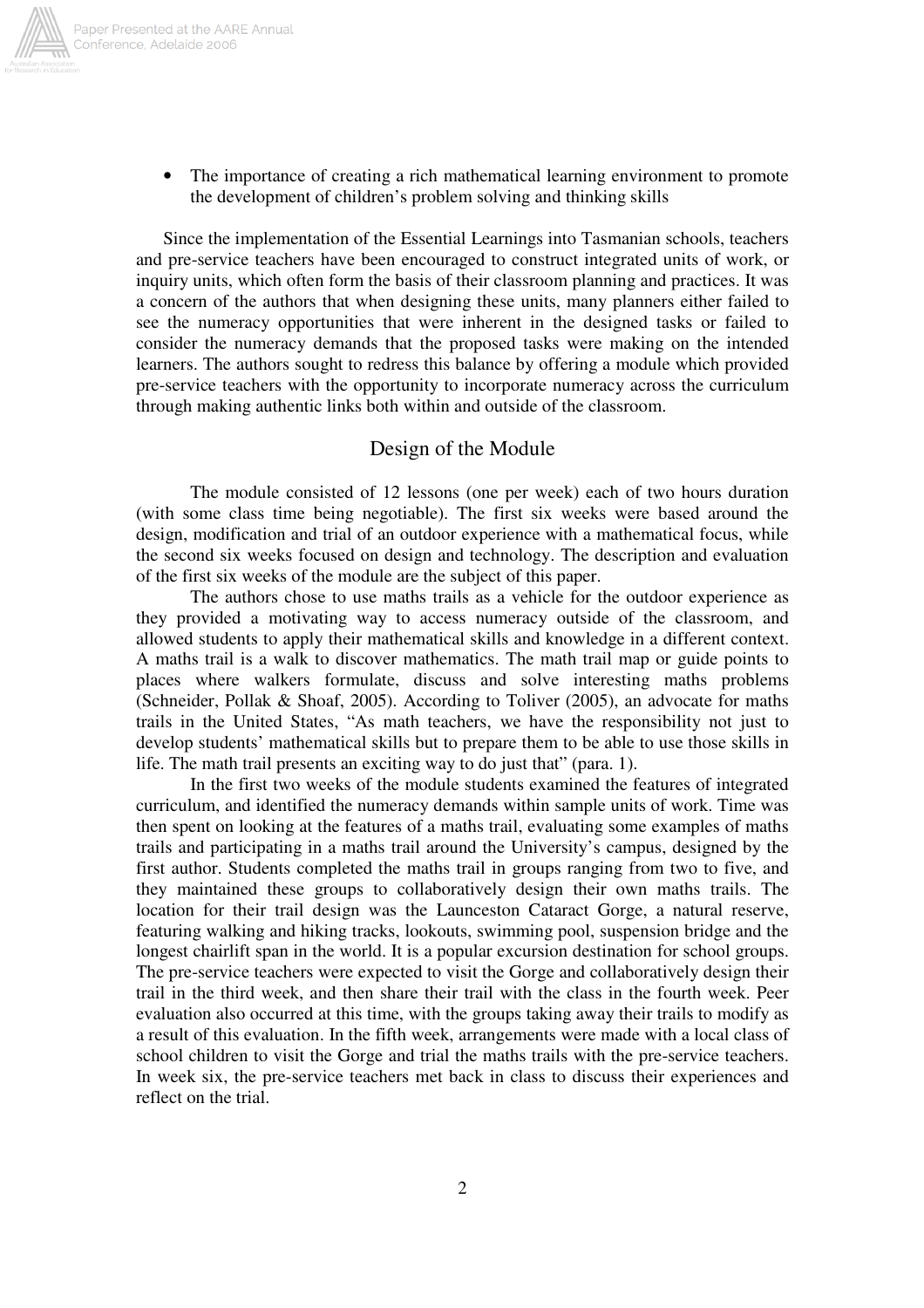

## The Study

The module was a new unit introduced for the first time with this group of pre-service teachers and the authors were interested in evaluating the impact it had on them and their perceptions of the educational value and relevance of the course. The authors were also interested in documenting the reflective processes that were incorporated in the unit and to determine the pre-service teachers' ability to be 'reflective practitioners' (Schoen, 1987*).* Specifically the research questions were:

- What impact did the unit have on furthering pre-service teachers' understanding of interdisciplinary curriculum and maths trail design?
- What aspects of the course (if any) did the pre-service teachers find particularly relevant and valuable?
- What aspects of learning do pre-service teachers focus on when engaging in reflection and to what extent are they able to articulate or document this?

#### *The participants*

Approximately 30 pre-service teachers participated in the study. All pre-service teachers were in their fourth year of study in the Bachelor of Education course and were enrolled in the module, Numeracy Opportunities Across the Curriculum. Following ethics approval, students were informed of the study and their consent was obtained. It was emphasised that their participation (or non-participation) was not related to their assessment for the module.

#### *Data gathering instruments*

Data were collected through field notes taken in class by the researchers, a questionnaire administered at the end of the first six weeks, follow-up interviews with five volunteers and document analysis of the maths trails produced and written reflections. The questionnaire contained 12 Likert scale items and six open-ended questions. The interviews were semi-structured (Burns, 2000), audio-taped and transcribed. Some of the instruments, such as the interviews, also doubled as tools to aid in the reflection process. The second author, and some pre-service teachers, collated images throughout the course which were produced during interviews to stimulate reflective responses. The use of visual methods in research is becoming a greater focus for researchers in a number of fields (Pink, 2001; Banks, 2001; Emmison and Smith, 2000; Rose, 2001) and can provide the stimulus for unexpected information to emerge (Banks, 2001, Harper, 1998).

## Maths Trail Design

As previously stated, the pre-service teachers were required to collaboratively design their maths trails; they then had to submit this in a format suitable for use with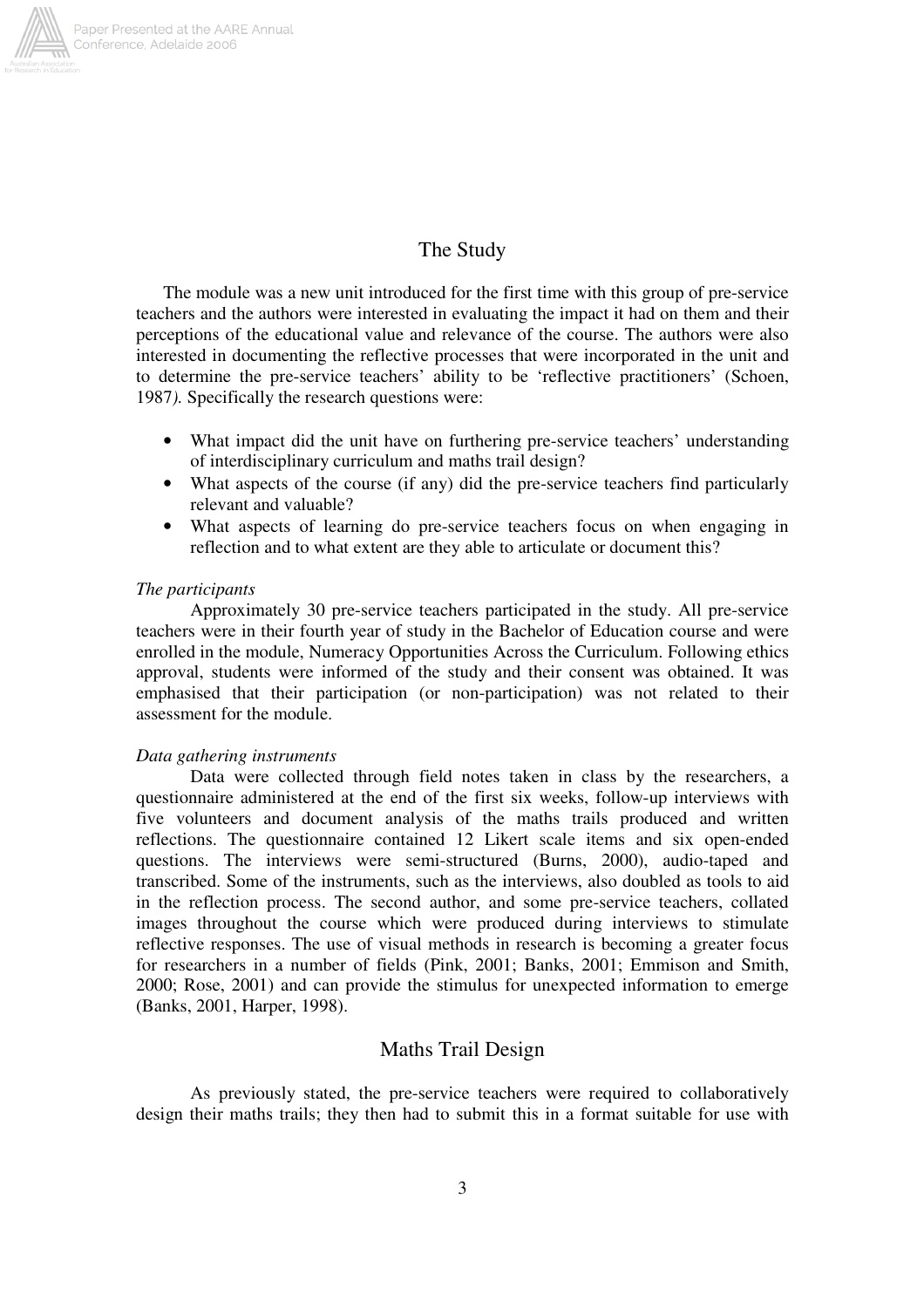

school students. Each maths trail had to be accompanied by a rationale, a statement of the aims, objectives and/or key understandings, instructions for completing the trail and ideas for modifications and extensions. When introducing maths trails in the second week of the module, the first author presented the pre-service teachers with some principles for designing authentic, effective maths trails and emphasised the following:

- The inclusion of important mathematical content
- Utilisation of the features unique to the site (the questions should not be able to be answered just as easily in the classroom)
- Clear articulation of the aims and purposes
- Use of a variety of question types, including those supporting higher-order thinking

These principles were used to guide the observations and document analysis of the maths trails produced in order to determine their mathematical value. Trails produced by four pre-service teachers, representing two groups, have been selected for further discussion because they demonstrate the pre-service teachers' ability to link the activity with important mathematical knowledge and utilize the features of the site. Excerpts from both maths trails are shown in Figures 1 and 2.

Chairlift Stop

Look up at the chairlift. What shapes is it made up  $of<sub>2</sub>$ 

Pretend you are a bird flying in the sky. Draw how you would see the chairlift from above.



*Figure 1 Figure 2*

*Amanda and Robin's Trail*

Figure 1 shows an excerpt from the trail designed by Amanda and Robin. According to their rationale, their maths trail:

was designed to develop geometric thinking and an understanding of geometric concepts in grade 2,3 and 4 students. We wanted our maths trail to promote students' thinking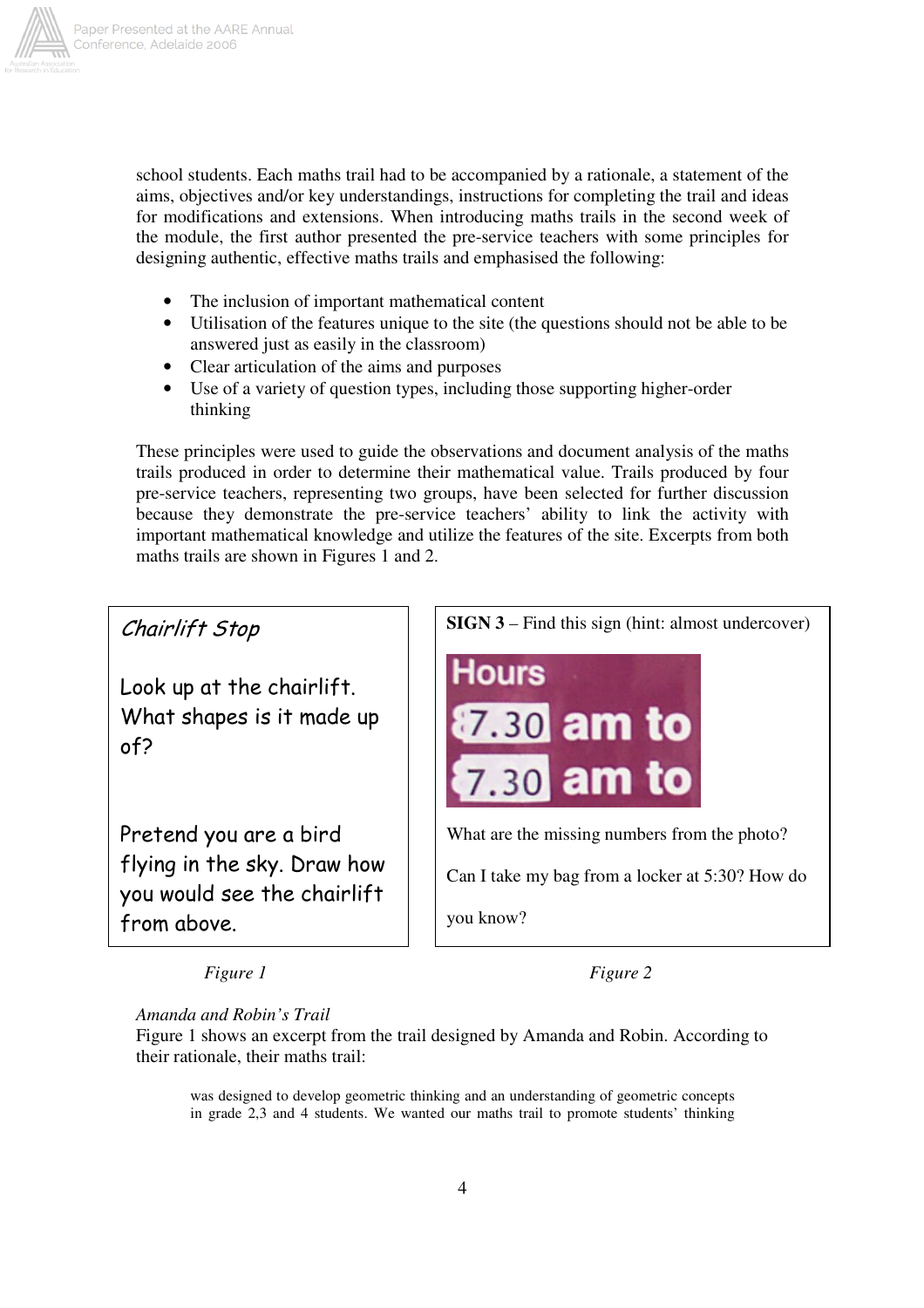

about different types of shapes, the properties that make up these shapes and what makes these shapes alike and different.

They further justified their inclusion of questions by referring to van Hiele's theory (Bobis, Mulligan, Lowrie & Taplin, 1999) of ways of understanding spatial ideas and aimed the experiences appropriately at level 0. Their justification for including the question related to the chairlift was to:

place an emphasis on shapes that students can observe, build, take apart and perceive in many different ways (Van de Walle, 2004). At the chairlift stop students are asked to focus on the shapes that make up the chairlift and to draw the chairlift from a different perspective.

Amanda and Robin also sought to encourage higher-order thinking as evidenced through their statement:

After students drew the chairlift from the bird's eye view we verbally asked them what strategies they used to do this. This question encourages students to begin to think about why they are solving a problem in a particular way…Did they visualize the image of the chairlift in their mind and then draw it? Did they think about what shapes make up the chairlift and then put them together? Did their strategies work?

Their maths trail included a range of question types and again their rationale shows deliberate consideration of this:

In the maths trail students were provided with many open-ended questions and tasks to help them build their own understanding of shapes such as the question at the BBQ stop where students were asked to describe one shape in detail. We designed the maths trail so students would be able to construct their own knowledge about shapes, their properties and where they are in the environment. Not only do open-ended questions allow students to express what they already know about shapes but they allow students to explore, discover, compare and observe shapes so they can build on this knowledge (Van de Walle, 2004).

Amanda and Robin's trail showed that they understood the purpose of a maths trail and incorporated the pedagogical principles behind maths trails into its design.

#### *Brian and Rowena's Trail*

Brian and Rowena also designed a particularly effective maths trail, choosing to focus on the more numerical aspects of the environment (see Figure 2). Their rationale shows evidence of both understanding of the principles behind maths trail design and integrated curriculum:

When the maths trail was designed, we wished to focus on a particular strand of the mathematics curriculum and relate this to the chosen environment, rather than randomly selecting aspects of the environment that could be used in conjunction with strands of the curriculum. This decision was influenced by integrated curriculum theory, which advocates authentic connections rather than the application of skills.

<sup>&</sup>lt;sup>1</sup> 10-font citations indicate direct quotes from participants' reflections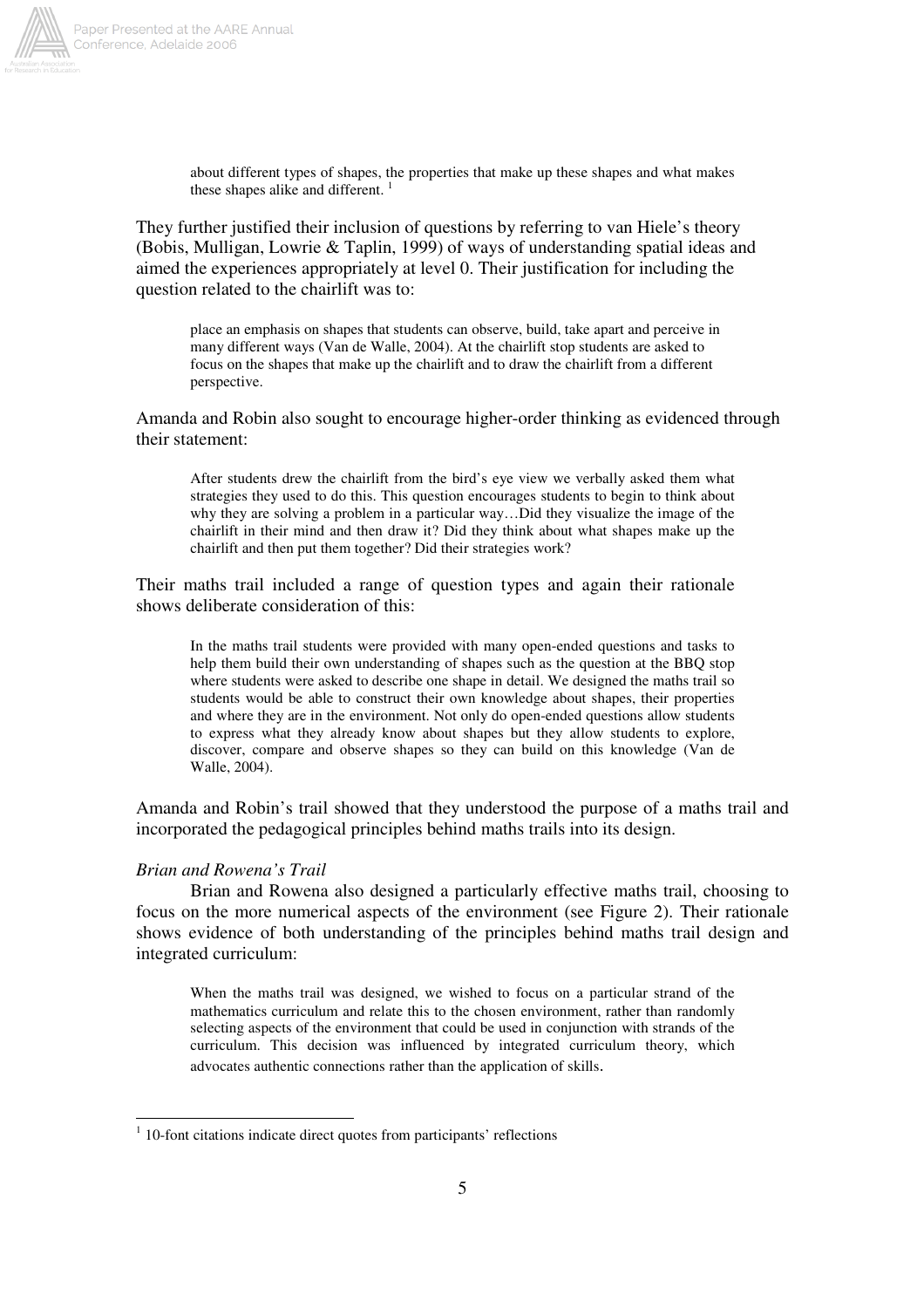

Their aims reflected an appropriate focus on the important mathematics, drawing from the Tasmanian mathematics document, K-8 Guidelines (Department of Education, 1993):

- Numbers have a variety of uses and purposes
- Sometimes numbers are used simply as labels ... and do not imply quantity or order
- Numbers are useful e.g., for ordering and labeling
- We can express many things numerically: e.g., the value of money, time

While the pre-service teachers were not directed to source their aims from this document, its use is emphasized throughout the mathematics component of the Bachelor of Education course generally, enabling them to be familiar with the process of documenting their aims with reference to relevant curriculum documents. The questions posed throughout Brian and Rowena's maths trail consistently required on-site knowledge in order to be answered and their imaginative use of digital photos with parts missing provided additional motivation for the students completing the trail.

## *General Quality of the Maths Trails Produced*

While these two examples were particularly effective, there were many other examples of important questions asked and maths trails that met the parameters of the design principles. Many trails focused on estimation and measurement, for example, and included questions such as:

- Estimate the length of the pool. What strategies did you use for your estimation?
- Estimate how many pavers you think are in the BBQ area. How did you work it out?
- Stand near the entrance of the Gorge where the metal gate leads down to the pool. Identify the main shape in the metal gate. How many of this shape can be found on the metal gate? What strategy did you use to count how many shapes were in the gate?

While some of the maths trails did include closed questions, these were usually used appropriately as scaffolding devices for follow-up questions. For example, Dawn's group asked:

- How many long green benches can you see?
- How many people can fit on one bench?
- How many could fit on all the green benches?
- Why might somebody give a different answer?

In a follow-up interview, Dawn mentioned how they included an 'easy' question:

We had a question on there, how many pieces of play equipment are there – and it was like too easy – we could have put something a bit more substantial in there – more meaningful, it was a kind of just in case question.

She then went on to elaborate on the bench question: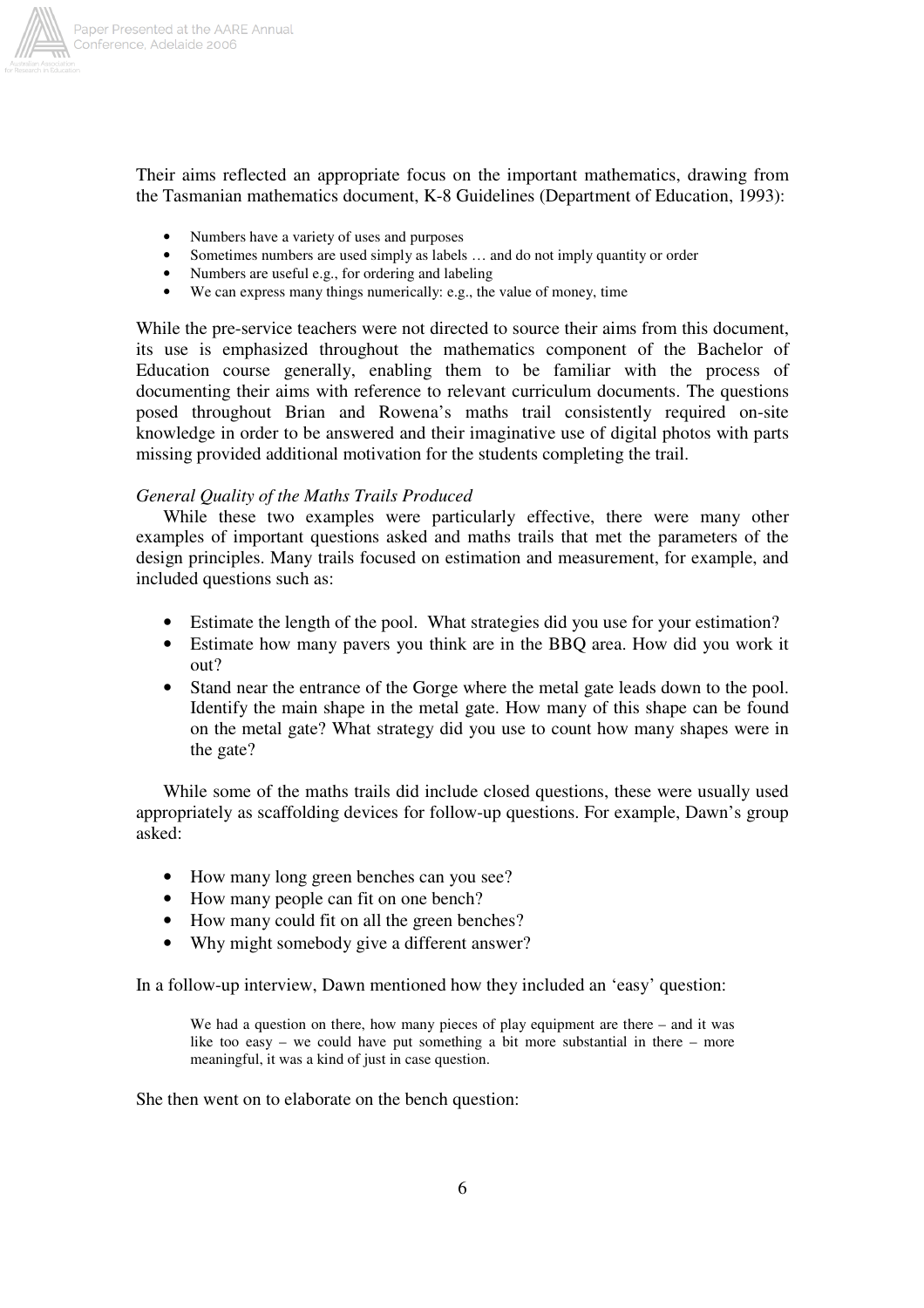

How many green park benches are there? How many people could sit on those park benches? So we tried to integrate a physical element into it – we didn't want them to just answer questions – we wanted them to be active and then we were like measuring out – they said 6 or something – so we all sat down on a park bench and decided how many people could fit and how could these answers be different – that kind of thing – like someone could be lying down or there could be more kids or things like that – yeah working with the kids – you get to know what works, what bores them, what doesn't.

A number of the trails included questions relating to the prices at the shop and these were examples of perhaps the more questionable types of activities included, as they could have been completed at the school canteen or from looking at a menu:

• You have been given \$20 to spend at the basin shop. You must spend as much as you possibly can of the \$20 budget without going over. Also you can only purchase one of each item available at the shop. How much change, if any, did you have left? List your items and prices here.

Some tasks required students to count items, but failed to capitalize on the mathematical opportunities that required problem solving or higher order thinking skills. For example, one group asked children to count the number of lights they saw on the path until they crossed the bridge. As children of this age could reasonably be expected to have developed one-to-one correspondence, it was not clear what the mathematical justification for this task was and it was not preceded or followed up with a more challenging question.

In summary, document analysis of the maths trails produced showed evidence that the intended learning outcomes were addressed and incorporated into the design of the maths trails. Pre-service teachers consistently chose appropriate questions to ask and generally utilized the unique features of the site. While some maths trails did include examples of less appropriate questions, these were usually identified by the pre-service teachers in the reflection processes and often adapted or modified accordingly.

## Pre-service Teachers' Perceptions of the Module

Table 1 shows the pre-service teachers responses to the Likert items on the questionnaire and indicates their perceptions of aspects of the unit. 27 pre-service teachers completed the questionnaire and the results are presented as percentages. The percentages have been rounded up or down to the nearest whole number, and hence not all totals equal 100%.

## *Understanding of transdisciplinary curriculum and maths trail design*

The first research question sought to determine the module's impact on furthering the pre-service teachers' understanding of interdisciplinary curriculum and maths trail design. As shown in Table 1, 93% of respondents indicated that the unit had furthered their understanding of transdisciplinary teaching and 85% indicated that they either strongly agreed or agreed that they had a good understanding of the subject matter. In order not to rely solely on self-reported data for this aspect, other evidence of the pre-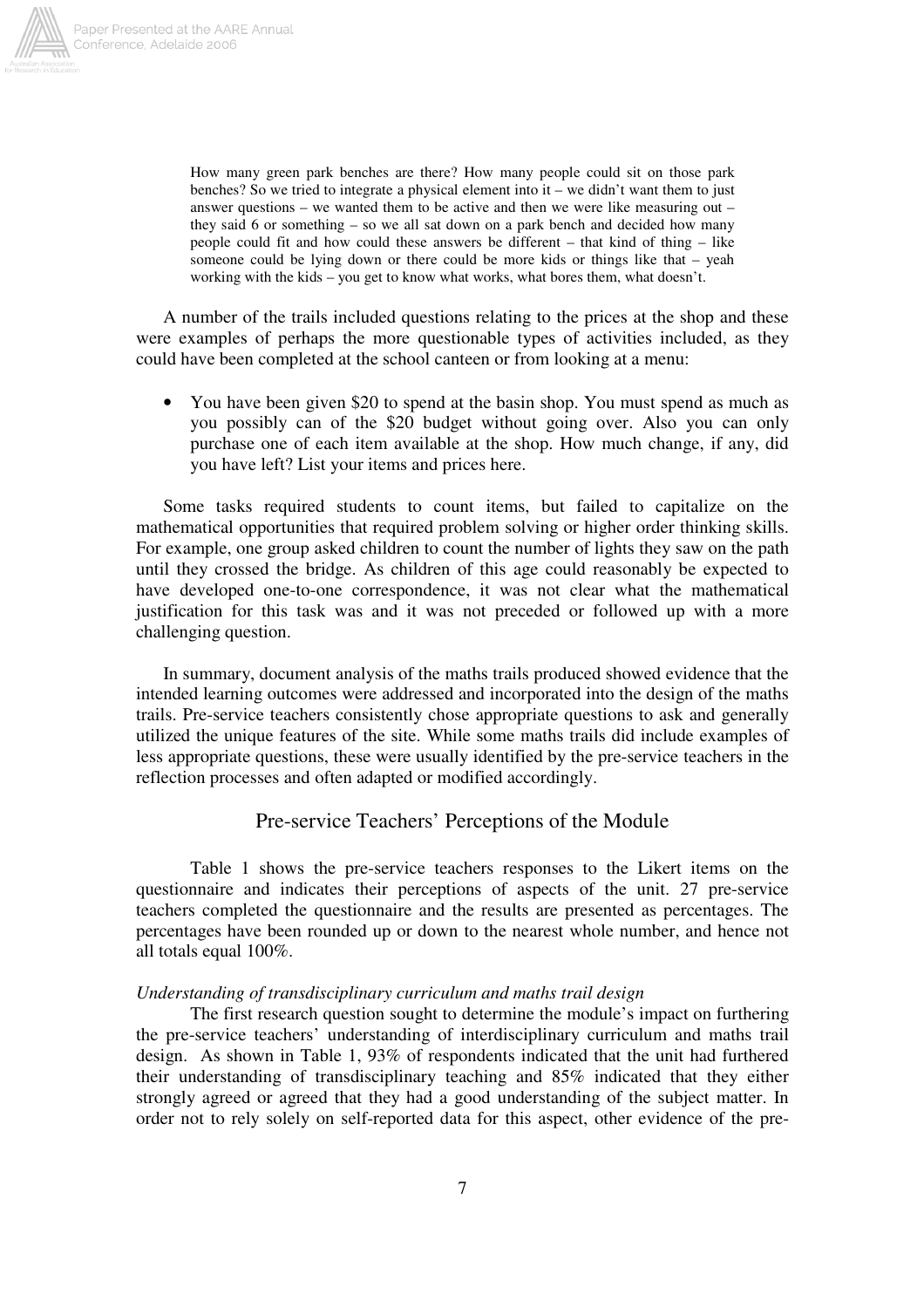

service teachers' learning was also elicited. In interviews, for example, one respondent reflected on the potential of maths trails to form bridges to other subject areas and stated that: "It provides an excellent focus for a field trip. I would look at combining it with other learning areas". Dawn elaborated on this further:

It's definitely something I intend to do on internship. It has helped me in that way to just think about what, not just for my internship, but for in the future, what I can do outside of the classroom and also instead of doing just a unit on one thing, think about how you can extend it into the maths area or other areas, instead of disregarding it so to speak, or even linking it and going well, OK, there's an element of measurement in this and OK doing a real focus on measurement so it all ties in, so I've started thinking about that kind of thing, so it's not all segregated.

| Table 1                                                 |           |              |        |       |           |
|---------------------------------------------------------|-----------|--------------|--------|-------|-----------|
| <b>Statement</b>                                        | <b>SA</b> | $\mathsf{A}$ | N      | D     | <b>SD</b> |
| 1. This unit furthered my understanding of how          | $15\%$    | 78%          | 7%     | $0\%$ | $0\%$     |
| numeracy is incorporated into transdisciplinary         |           |              |        |       |           |
| teaching                                                |           |              |        |       |           |
| 2. This unit developed my understanding of              | 11%       | 63%          | 26%    | $0\%$ | $0\%$     |
| identifying the numeracy demands inherent in a          |           |              |        |       |           |
| particular task or activity                             |           |              |        |       |           |
| 3. Maths trails were an effective way to create a rich  | 59%       | 37%          | $4\%$  | $0\%$ | $0\%$     |
| mathematical learning environment                       |           |              |        |       |           |
| 4. Maths trails help to develop children's problem      | 48%       | 44%          | 7%     | $0\%$ | $0\%$     |
| solving and thinking skills                             |           |              |        |       |           |
| 5. Maths trails can help to develop positive attitudes  | 48%       | 44%          | 7%     | $0\%$ | $0\%$     |
| towards mathematics                                     |           |              |        |       |           |
| 6. This unit stimulated my interest in the subject area | 30%       | 67%          | $4\%$  | $0\%$ | $0\%$     |
| 7. I gained a good understanding of the subject matter  | 11%       | 74%          | $15\%$ | $0\%$ | $0\%$     |
| 8. The maths trails were a valuable learning            | 41%       | 59%          | $0\%$  | $0\%$ | $0\%$     |
| experience for me                                       |           |              |        |       |           |
| 9. I have appreciated the opportunity to be involved in | 26%       | 56%          | 19%    | $0\%$ | $0\%$     |
| the unit's evaluative process                           |           |              |        |       |           |
| 10. The unit provided me with opportunities to work     | 44%       | 48%          | $4\%$  | $4\%$ | $0\%$     |
| collaboratively with my peers                           |           |              |        |       |           |
| 11. I found the reflective process involved in the      | 22%       | 52%          | 22%    | $4\%$ | $0\%$     |
| maths trail valuable                                    |           |              |        |       |           |
| 12. The unit's flexible approach benefited my learning  | 22%       | 56%          | 22%    | $0\%$ | $0\%$     |

## *Valuable Aspects of the Module*

In terms of the pre-service teachers' perceptions about the value of the module overall, responses were very positive, in that the respondents either strongly agreed or agreed with all statements, with the level of agreement ranging from 74% (for item 2) to 100% (for item 8). Short answer responses also indicated that the majority of respondents (83%) considered the use of maths trails useful or very useful to their future teaching careers and 95% indicated that they would use them in the future. Reasons given for this included the opportunity to involve children in mathematics outside of the classroom, the trails were enjoyable and stimulating for both teachers and students, they helped to make numeracy more relevant and provided for problem solving and transfer of knowledge. One respondent indicated that they would definitely use maths trails in the future as "they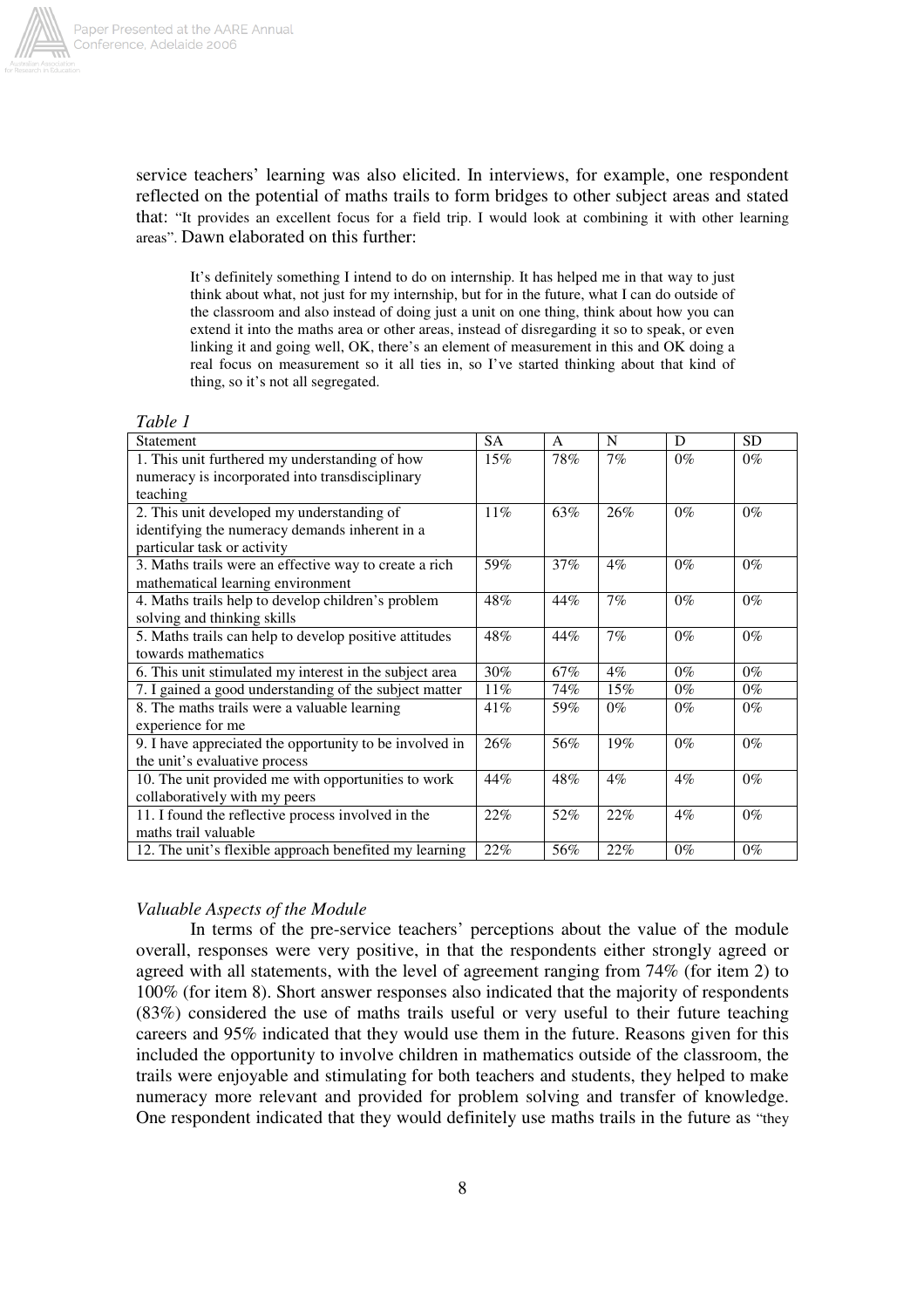

stimulate interest, questions, deeper thinking and understanding – they're fun and rewarding for both teachers and students and they can lead into other areas for exploration," while another indicated that "I hadn't heard of a maths trail before and would now feel confident to implement one with my class."

The open-ended responses revealed that the pre-service teachers found the trial of the trail with the school students the most valuable aspect, along with the "hands-on" aspect, experiencing mathematics in the environment and actually designing the trail with their peers. As shown in Table 1, items 3, 4, 5 and 10 received high agreement ratings, which indicated that the pre-service teachers' perceived the trails to be a rewarding experience for both the students and themselves.

## Reflective Processes

As previously stated, the third research question sought to determine the process the pre-service teachers went through in terms of reflecting upon their experiences and how they articulated or documented this. Reflective practice has been the subject of attention for teacher educators for some time (Power, Clarke, & Hine, 2002) with the aim being to develop life-long critically reflective practitioners (Martinez & Mackay, 2002). Reflection in this context can be defined as "looking back and making sense of practice, learning from this and using this learning to affect your future action" (Ghaye & Ghaye, 1998, p. 2). The reflection processes incorporated into the module can be summarized as follows:

#### *Reflection on the initial design of the maths trail*

In week four, the class session was devoted to the informal sharing of each group's maths trails. Peer evaluation was also incorporated into this session. Groups then had the opportunity to modify their trails based on the feedback received. Evidence of the effectiveness of this process was collected through field notes taken by the researchers during the sharing of the maths trails and through follow-up interviews with volunteers.

#### *Reflection following the trial of the trails with the school children*

In week six, the class session was devoted to the informal sharing of the experiences undertaken with the school children. Participants were invited to share their reflections as a prelude to the more formal reflections that were to be written individually. Field notes were also taken by the researchers during this session, with more detailed data sought from interviews.

#### *Individual written reflections*

As part of the assignment requirements, all group maths trails were to be accompanied by individual written reflections which could have included documented revelations about the students' understanding of mathematical concepts, whether or not it achieved its objectives and anecdotal notes made during the trail. These written reflections were analysed by the first author.

#### *Questionnaire completed at the end of the six weeks*

Although initially developed as a data instrument to provide feedback for the designers of the module, the questionnaire served a dual purpose in that it also provided an opportunity for the pre-service teachers to reflect on their experiences. The open-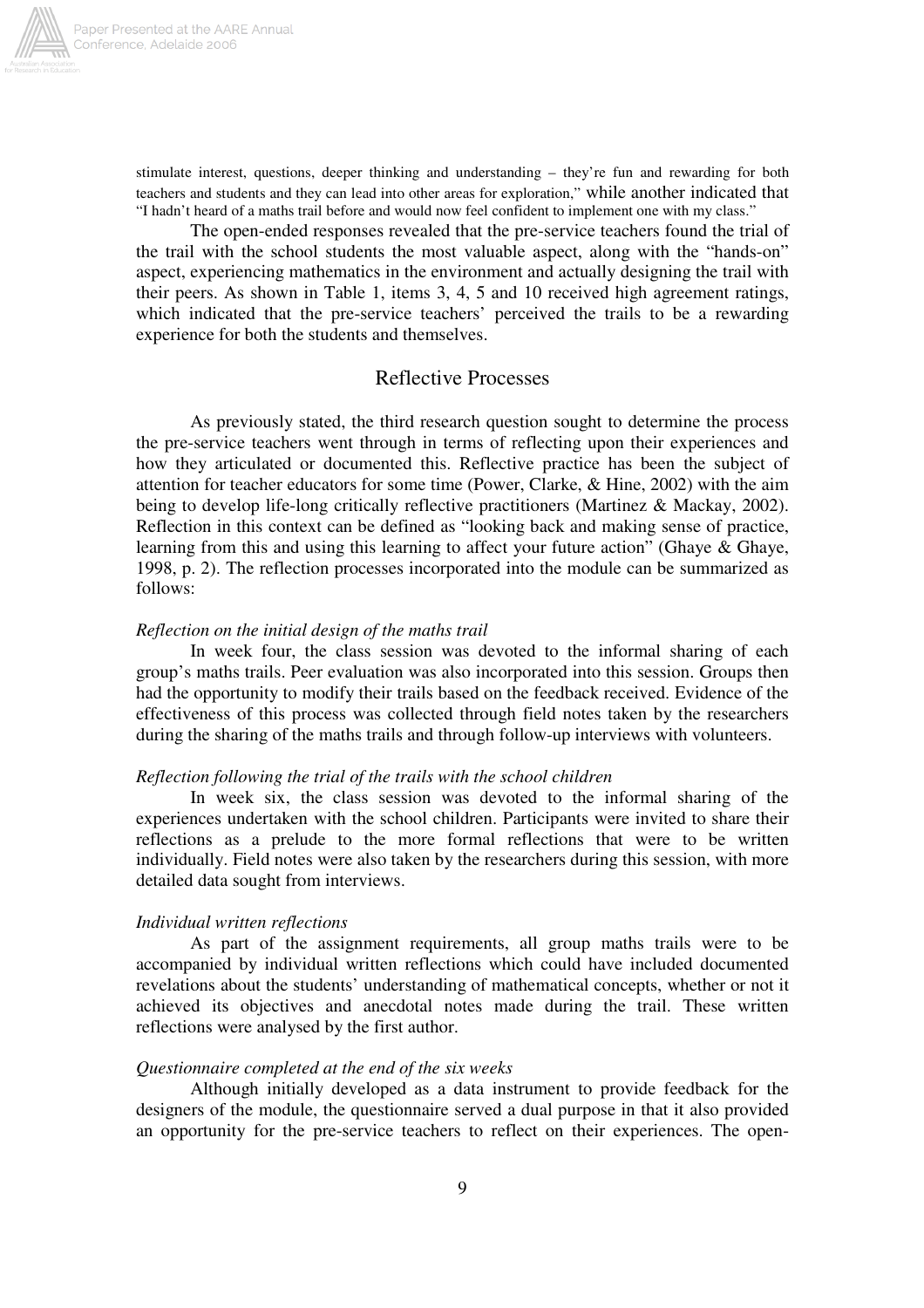

ended responses allowed for specific reflection on some aspects that the pre-service teachers may not have mentioned or considered in their individual written reflections.

#### *Follow-up interviews*

As previously stated, some pre-service teachers volunteered for a follow-up interview. This gave them the opportunity to reflect verbally about their experiences, with focus questions being used to direct the reflective process.

#### *Visual images*

In recognition of the need to provide a stimulus or prompt to aid the reflection process, the pre-service teachers who agreed to be interviewed were shown a series of photographs taken on the day of the trial of the trails and at various times throughout the course.

## Reflective Themes

The data from these reflection processes were collated and analysed, and a number of themes emerged. Reflections focused around general aspects of trail design, student learning, student affective factors and self-reflection. These themes will now be discussed in turn.

#### *General Reflections*

One of the themes that emerged from the initial sharing session was that some groups found it difficult to concentrate on one particular concept. Many had intended to choose one concept and to develop this fully, but then "found it too difficult and went for variety instead". One group felt that one concept would be "too repetitive" and Dawn also referred to this aspect in her interview stating that: "if you were trying to cover just one concept, it was difficult to keep it on that concept and not make it too monotonous...well that's what we found anyway". Several groups also commented on the challenge of writing questions that would cater for different age groups and knowing exactly at what level to aim the questions at. One student commented that "You could see maths everywhere, but to get students to recognize it was the challenge". Several respondents mentioned the importance of questioning, mainly referring to the use of open-ended questions and having clear goals for students' learning. Others mentioned more practical considerations, such as the time frame needed to complete the trail, safety and weather conditions. This was again mentioned in the final sharing session and featured strongly in the written reflections. It was also widely agreed that the experience would have been more beneficial if the ratio of students to pre-service teachers was increased (some groups had five pre-service teachers and two students).

During the peer evaluation of each other's trails, the pre-service teachers provided generally positive feedback, with comments such as "It's well set out", "I liked how you used the signs" and "The sheet is clear with different scenarios". Refinements were made based on peers' observations, with one group realizing they had far too many questions, while another group made extra space provision for recording of children's responses. Practical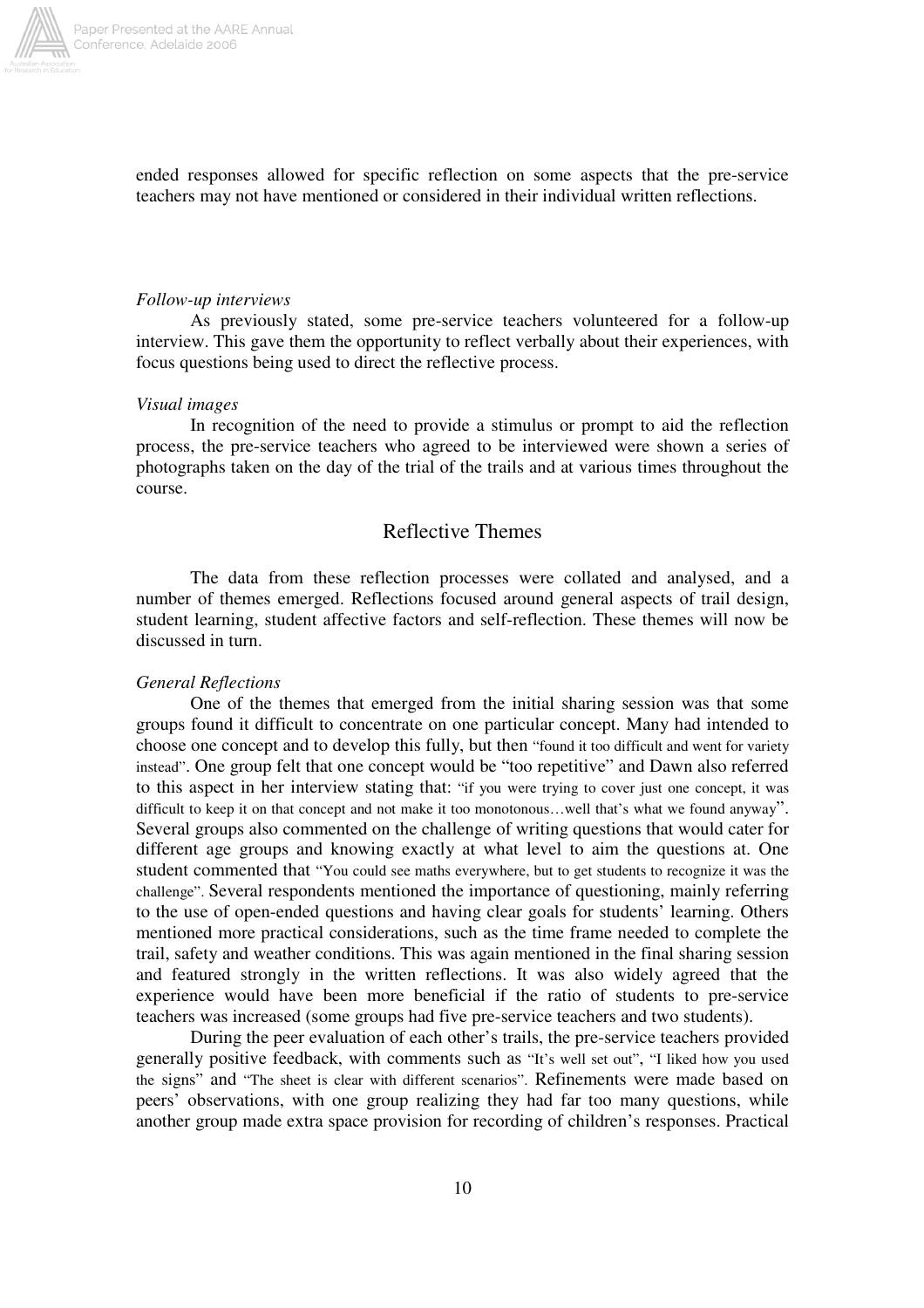

aspects were also considered. One group, for example, had a question related to estimating the number of people in the pool and were asked by their peers what would happen if it was not a hot day and there was no-one in the pool. They then modified this question to include the number of people in the Gorge area. In her follow-up interview Dawn indicated the peer evaluation was valuable in that:

We talked about the benefits of theirs and they talked about ours and it helped us with the design of ours…it's good sometimes to be removed from your work and study someone else's because that's when you think about those things".

While some students mentioned that it would have been valuable to have seen more examples of maths trails before designing their own, others, such as Monica, thought that more examples may have "limited creativity" and thought "we had enough to go on – the doing of the trail at Uni was helpful because that made it clearer as to what a maths trail actually was – I didn't know what they were before that". The reading list on the unit outline also provided web addresses and sources for accessing other maths trails that the pre-service teachers could have referred to if necessary.

## *Reflecting on Student Learning*

Many groups chose to focus on reflecting what the experience revealed about the children's learning. Many commented that they had over-estimated the mathematical knowledge of the children and assumed that they would know about certain mathematical concepts and then found that they did not. June, for example, stated that: "It really surprised me that they didn't know about time – I thought every child by that age would know at least how to tell the time". Monica also noted this in her written reflection, stating that:

Meg was given a watch with a minute hand so she could count the minutes while Lisa was going to count the chairs. It became clear that Meg did not understand the concept of time. She did not know the function of any of the hands on the watch, nor could she tell how long a minute was".

Other examples included symmetry: "Both students did not have any concept of symmetry" and circumference: "Students had not heard of circumference before".

When asked how they responded to these situations, many of the pre-service teachers identified that it was actually a positive experience for them, as it gave them the opportunity to use "teachable moments" and according to Dawn, "We adapted while we were there, like you would when you had a class anyway". One group responded to the children's unfamiliarity with symmetry by "linking it to things the students could relate to like butterfly paintings and then relating it to the capital letter of their first names".

Some of the pre-service teachers' reflections focused on whether or not the learning objectives of their trail were met. For example, Ann stated in her written reflection:

We wanted the maths trail to promote students' thinking about different types of shapes and the two students were able to effectively do this by identifying a variety of shapes e.g., squares, triangles, rectangles, ovals and half circles…[with regard to perspective]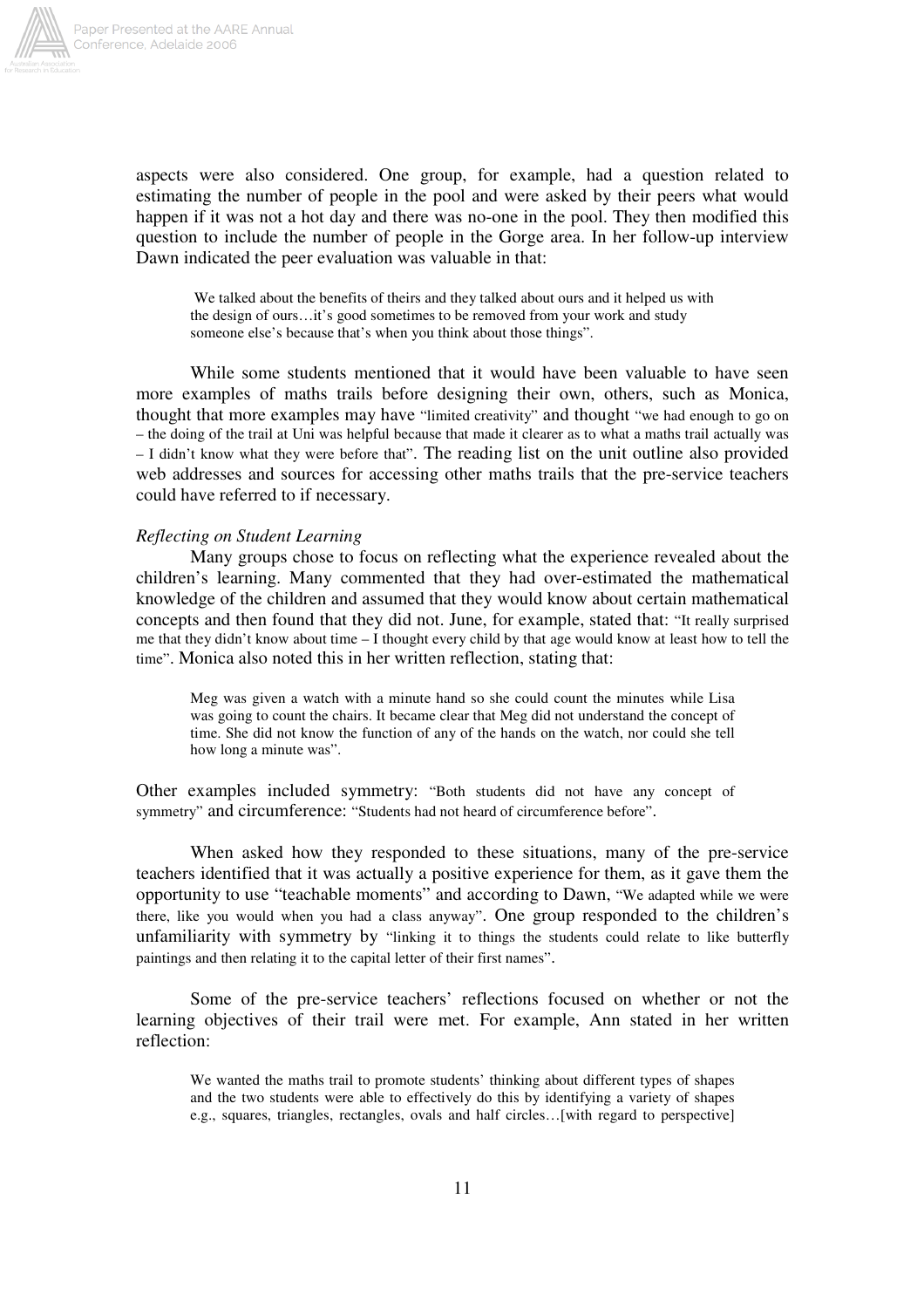

Bill identified that if he was bird flying above he would have seen the roof of the chairlift and the legs of the person sitting in the chairlift.

Several pre-service teachers commented on the strategies students used to solve problems. Dawn, for example, in her interview described how students determined how many pavers were in the bbq area:

At first they were just quick off the bat – but we wanted them to really think about it…we said, how could you figure it out…then one of them got up and started counting how many tiles were on one side and then on the other one and at the same time, the other one went to the other corner and was using his feet to do it, so in a way they figured it out themselves…

Others acknowledged that the learning that occurred would need to be linked to the classroom program. Short answer responses to the survey questions illustrate this:

Because we could not target maths to specific children and because we were all focusing on different things, I think following up the learning in the classroom would be challenging.

It would depend on what the class teacher did back in the classroom. It would be of great benefit if the trails complemented the class program.

#### *Students' Affective Factors*

Most of the reflections made by the pre-service teachers included comments about the affective traits exhibited by the students. There were many comments relating to the children enjoying the activities and most trails factored in a section where children could comment on how they felt about completing the trail. Aspects of students' behaviour were also noted. One group had a student with autism, and noted that when they were at the bridge:

…he had began to lose concentration and attention. The loud noise of the water was very annoying for him and he placed his hands over his ears and the teacher's aide told us this was one of the signs of autism, that they don't like loud noises

The group wisely decided to move to a different location and reflected that next time, they could modify their trail to avoid this variable. In another situation, a pre-service teacher was observed responding quickly to a support a student who had lost count (for the second time) whilst counting steps around a pool. The pre-service teacher anticipated the student's distress and completed the activity alongside them. Other pre-service teachers' reflections also showed that they were sensitive to signs of frustration or disinterest and adapted their trail or questions to accommodate this. One pre-service teacher, Brian, documented that one of his students said "he was not good at mathematics" and that this resulted in a reluctance to participate, while others expressed surprise at how confident the children seemed and how willing they were to cooperate and communicate with them.

#### *Personal reflections*

.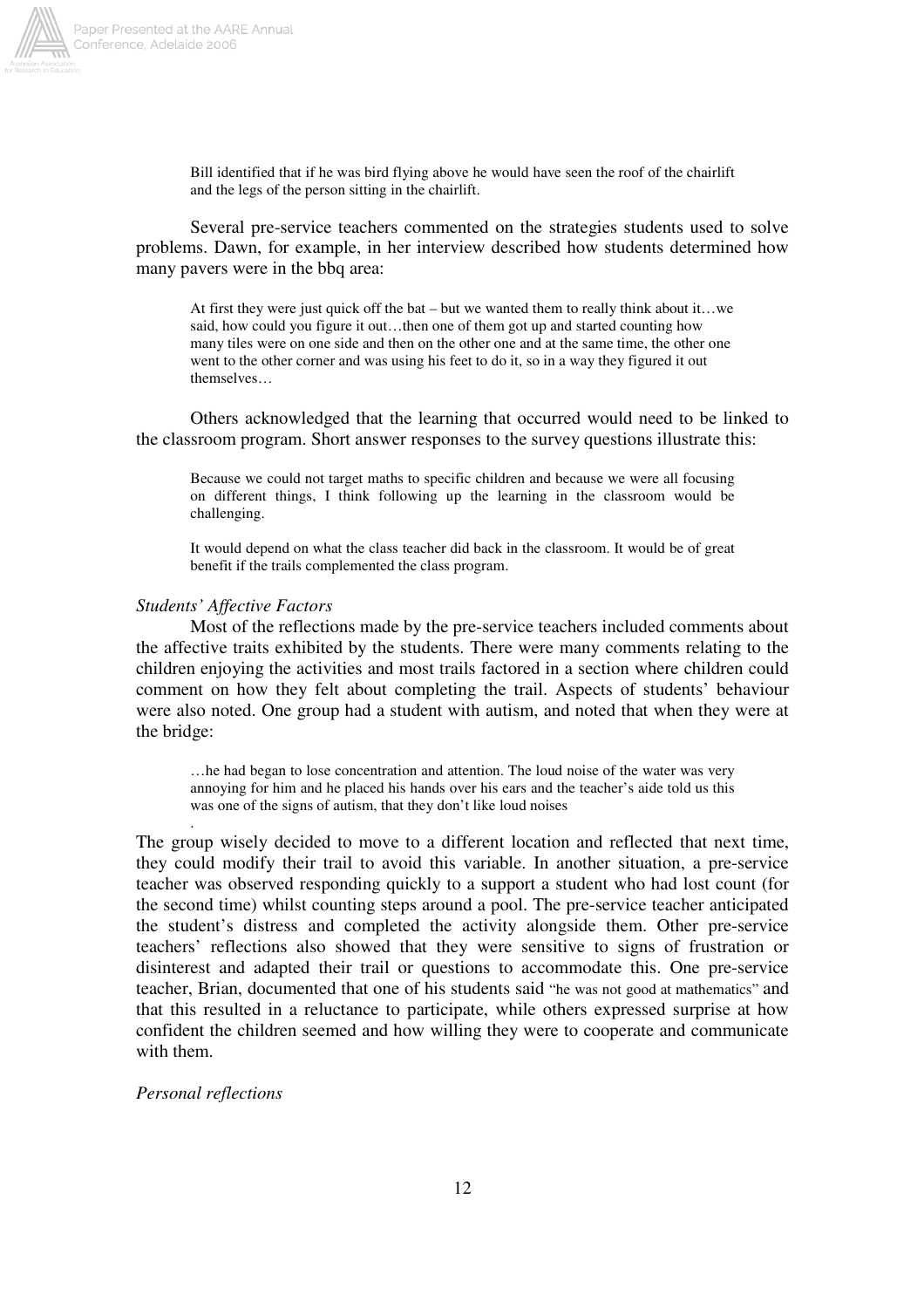

There were a few reflections that related specifically to how the pre-service teachers themselves felt about their role. One student, Sarah, included in her written reflection, "At first I stood back and let the others do all the talking because I was unsure of how much to tell them, but I became more confident with that as we got further into the trail". Another student, Suzie, commented that, "It raised a lot of questions, like how much should I tell them? Should I intervene if it seems too hard? Should I correct them if they give the wrong answer?"

## Impressions of the Reflective Process

While Table 1 shows that 77% of respondents found the reflective process valuable, 22% responded neutrally to this and 4% disagreed. Follow-up interviews revealed that the pre-service teachers were not entirely sure what they needed to reflect on and would have benefited from more guidance in this area. One pre-service teacher suggested that a checklist which outlined suggestions of what to reflect on or about would be helpful. She mentioned that her group had made a lot of anecdotal notes while undertaking the maths trail with the children but had not thought to include these with her written reflections.

With relation to the use of still images to stimulate reflective responses during the interviews, some unexpected interpretations occurred. For example, one pre-service teacher, whilst viewing a photograph taken by an entirely different group, commented:

It's great to see the uni student's look of engagement….you can actually see them explaining to the kids what they need to do and you can see the kids…they're really enthused about what they're doing.

Subsequent conversation related these secondary visual reminders back to their own group responses. Pre-service teacher reflective comments in relation to the use of digital cameras (still and video) ranged from comments supporting their use as a *reflective* tool (a reminder of processes, specific events and occurrences throughout the day) to comments relating to their value as a *teaching* tool (where students could have reminders of their learning process, could see the learning of others in action, or could use photographs as part of a visual storyboard presentation of their completed trail). Monica's comment supported the gathering of visual data as a valid alternative to standard assessment forms: " We don't live our lives on a piece of paper".

## Conclusions and Implications

Through examining the data collected throughout the delivery and conclusion of the six weeks, the authors are reasonably confident that the module was of value to the pre-service teachers and did increase their understanding of how to incorporate numeracy across the curriculum. While the study is limited in that it involved only a small sample of pre-service teachers and no data were collected regarding their relevant understandings prior to commencing the module, the pre-service teachers responses to the items in the survey reflected high levels of satisfaction. The reflective process that the pre-service teachers engaged in revealed that they could evaluate their maths trails in terms of their mathematical significance and potential to develop students' understanding. The process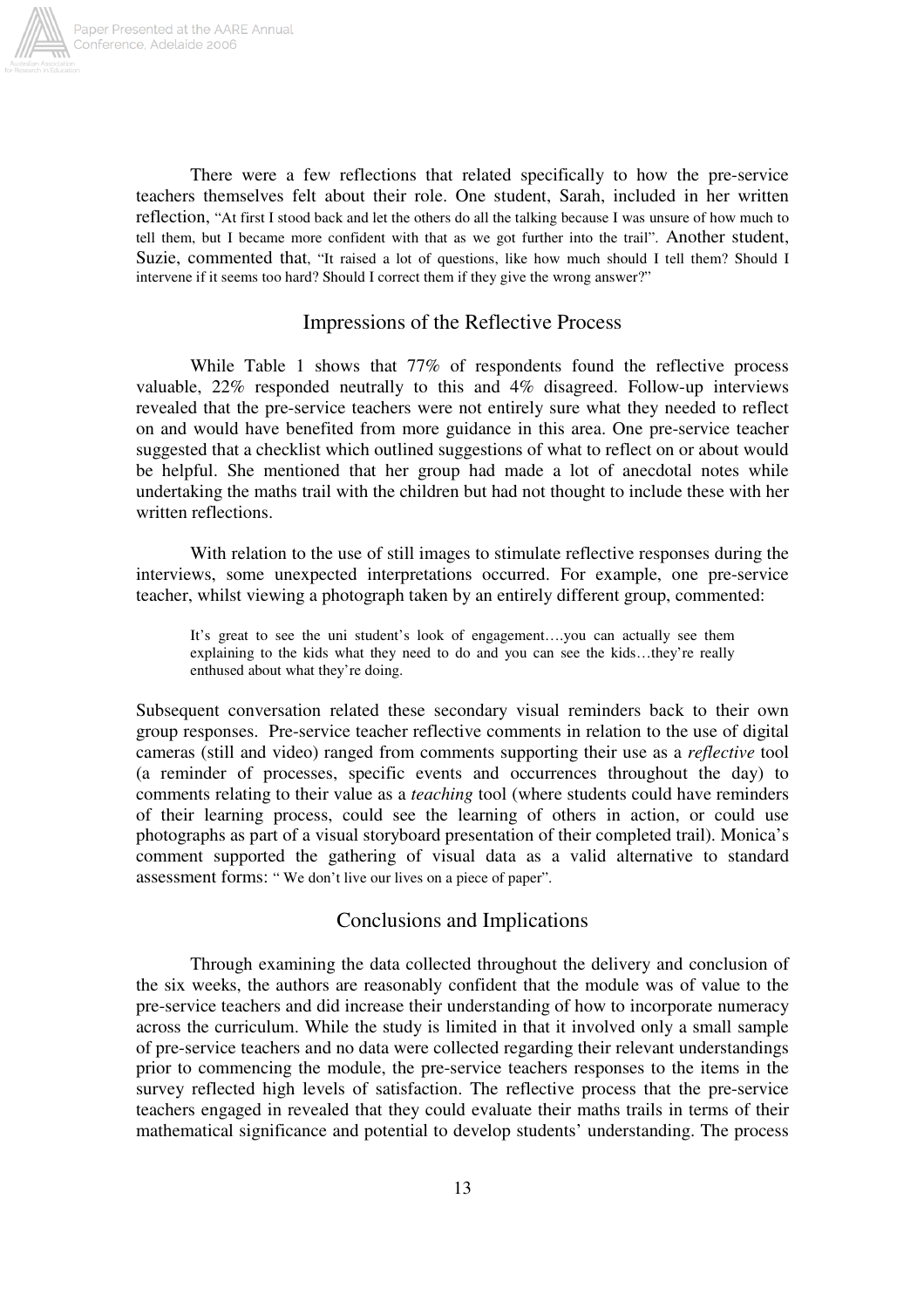

also served to bridge the gap between theory and practice (Taylor, 2002). There is a perception among many pre-service teachers that this gap does exist and some research (e.g., Cripps Clark & Walsh, 2002) has shown that few pre-service teachers were able to see the connections between units taught and their future career until they were in the last semester of their study.

Most respondents indicated that they would incorporate maths trails in their future teaching and the maths trails produced by them are to be compiled into a resource book for other teachers to adapt according to the needs of their particular students. For the course designers, valuable feedback has been received to further enhance the module for next year. Future considerations include increasing the number of school children involved in the trial of the trails, using the trails produced by this year's group as examples for next year's cohort and designing the trails in a different location to avoid duplication. The researchers have also been informed about different reflective processes and their relative effectiveness, including the need to scaffold the reflection process. The potential of using still images as a stimulus for reflection was also noted, and digital photographic tools for producing a visual record of processes would be actively (and equitably) employed in future course design. It is hoped that this paper has provided teacher educators with valuable information about course design and evaluation, along with some of the processes that can be utilized when encouraging reflection.

## References

Banks, M. (2001). *Visual Methods in Social Research.* London: Sage Publications.

- Bean, J.A. (1995). Curriculum integration and the disciplines of knowledge, *Phi Delta Kappan*, 76(8), 616-622.
- Bobis, J., Mulligan, J., Lowrie, T. & Taplin, M. (1999). *Mathematics for children*. Erskineville, NSW: Prentice Hall Australia.
- Burns, R. B. (2000). *Introduction to research methods* (4<sup>th</sup> ed.). Frenchs Forest, NSW: Pearson Education Australia.
- Cripps Clark, J. & Walsh, J. (2002). *Elements of a model of effective teachers.* Paper presented at the Annual AARE Conference, Brisbane.
- Department of Education and the Arts. (1995). *Numerate students - numerate adults*. Hobart, Tasmania: Department of Education and the Arts.
- Department of Education. (1993). *Mathematics K-8 guidelines*. Hobart: Curriculum Services Branch.
- Department of Education, Tasmania. (2002). *Essential Learnings framework 1*. Tasmania: Department of Education.